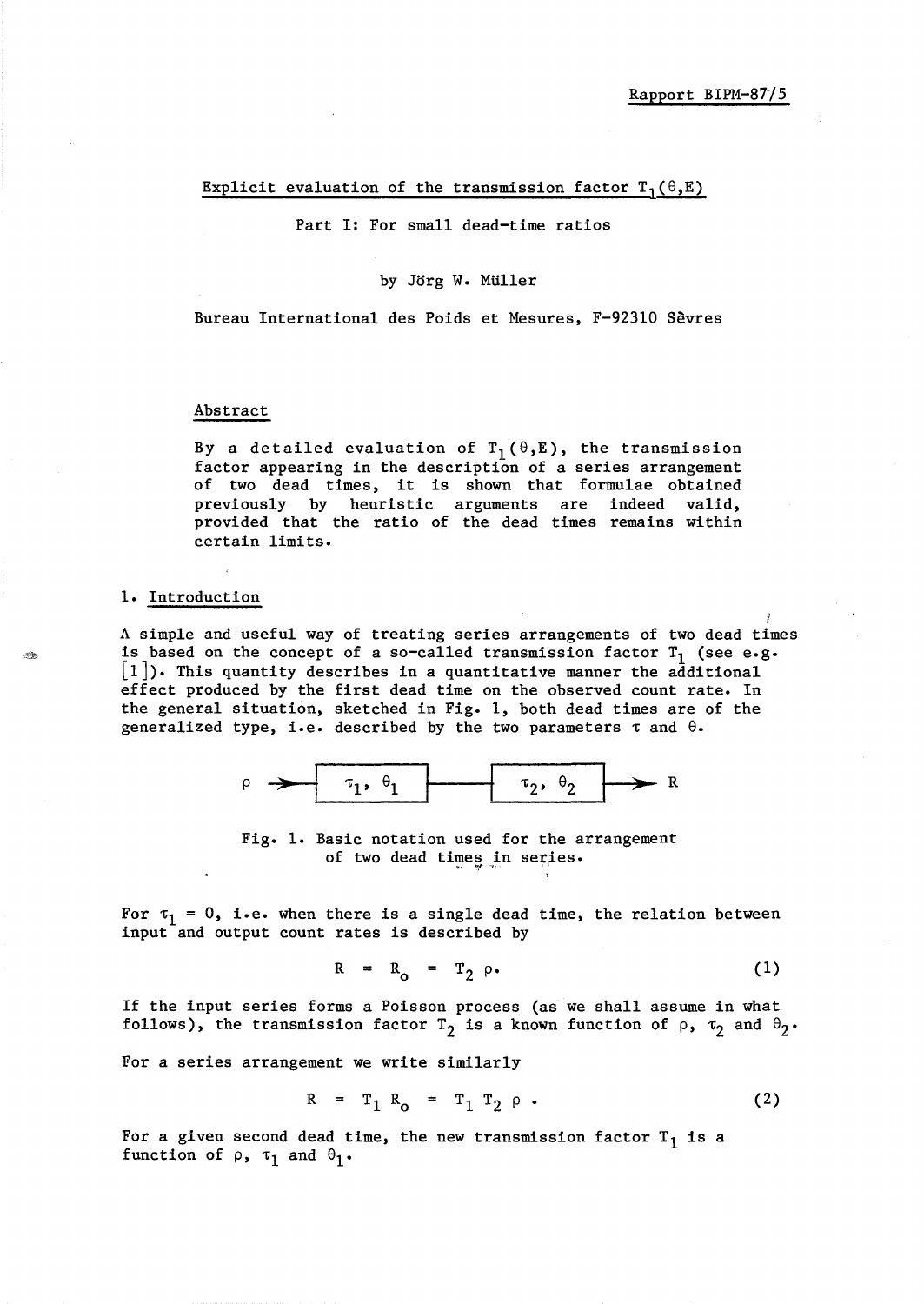It will be practical to change the notation slightly by putting

 $\tau_2 = \tau$ ,  $\tau_1 = \alpha \tau$  and  $x = \rho \tau$ ,

with  $0 \le \alpha \le 1$ . T<sub>1</sub> then turns out to be a function of x,  $\alpha$ ,  $\theta_1$  and  $\theta_2$ . For the sake of simplicity, we omit  $x$  and  $\alpha$  as arguments and write  $T_1 = T_1(\theta_1, \theta_2)$ .

For the case in which we are now particularly interested, the second (and larger) dead time is of the extended type. We then have  $T_2(E) = e^{-x}$ and  $T_1 = T_1(\theta, E)$ , putting  $\theta_1 = \theta$ .

For the series arrangements of traditional types, the transmission factors  $T_1$  are known. From them we have recently deduced  $\lfloor 2 \rfloor$  the first terms of a series development which should be valid for an arbitrary  $\theta_1 = \theta$ . As the reasoning applied there was based on some assumptions, it may be useful to look for an independent confirmation. This is done in the present report where we derive, for  $\theta_2 = 1$ , the transmission factor  $T_1$  up to fourth order. The procedure takes advantage of a general feature valid for an extended dead time.

For simplifying the calculations, we shall in what follows always assume that the dead-time ratio  $\alpha = \tau_1/\tau_2$  does not exceed the value 1/4.

#### 2. Counting losses due to an extended dead time

Let us start by considering an arbitrary renewal process which is described by its interval density  $f(t)$ . Then the average time  $\bar{t}$  between two successive events of this process is given by

$$
\mathbf{E} = \int_{0}^{\infty} \mathbf{t} \mathbf{f}(t) dt . \qquad (3)
$$

Ý

and its reciprocal  $1/\overline{t}$  is called the count rate r.

We now want to describe the effect of an extended dead time of length  $\tau$ which is inserted in this process. While the distortion produced on the interval density is in general difficult to describe, it happens that the effect on the count rate can be readily expressed in a general manner. This is due to the fact that, for this type of dead time, all events which follow each other by a time interval of less than  $\tau$  are suppressed. Therefore, the relative count-rate loss L produced by an extended dead time  $\tau$  is given by the simple relation

$$
L = \int_{0}^{T} f(t) dt . \qquad (4)
$$

The output count rate R is therefore reduced to the value

$$
R = r (1 - L) , \qquad (5)
$$

where r denotes the input rate.

2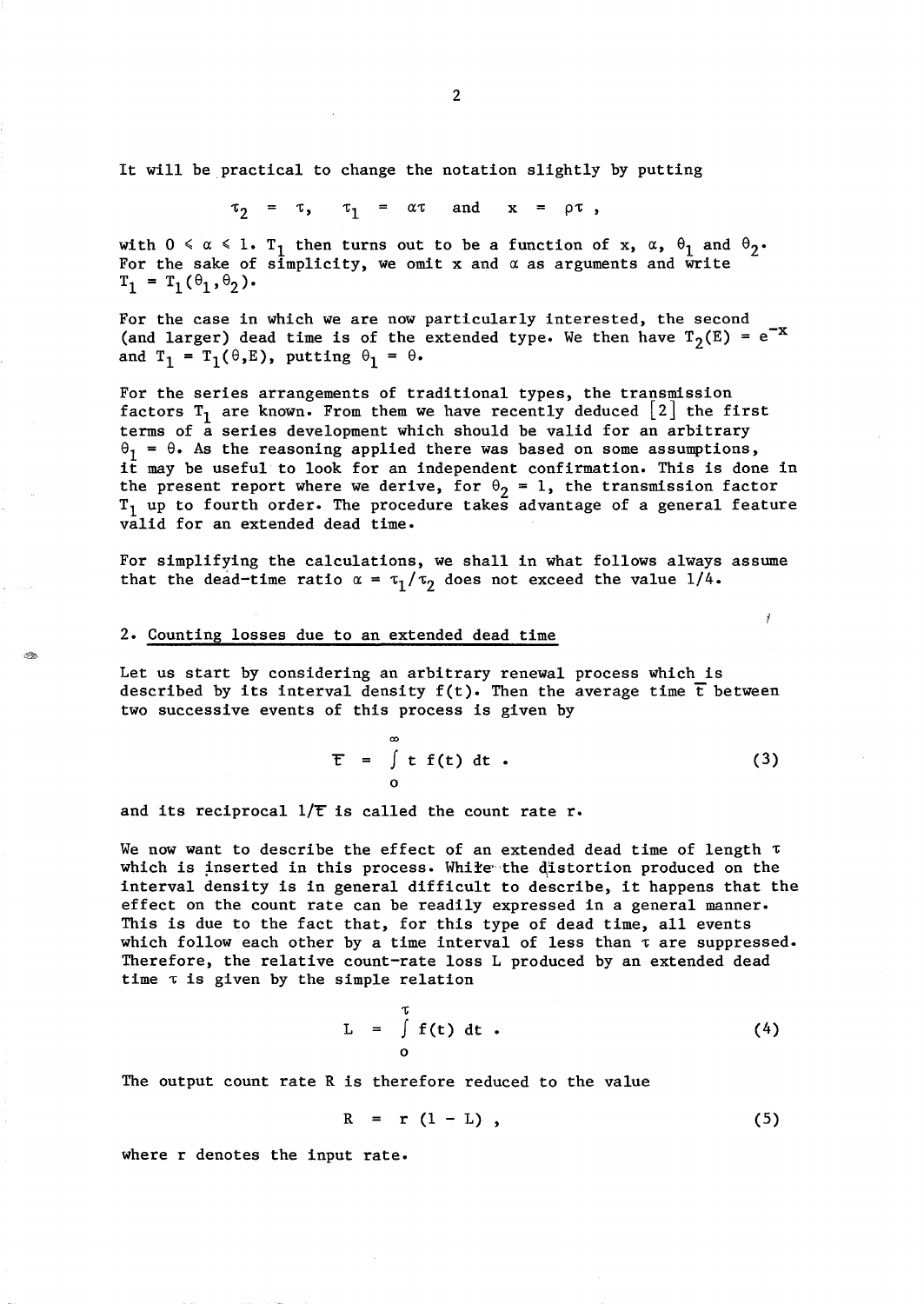The above relations are of such an elementary form that it should be possible to apply them to relatively complicated input processes. In particular, an important application might be given by the case where the input process is assumed to have alreaqy undergone a distortion, namely by a previous "first" dead time  $\tau'$  which we may suppose to be of the generalized type (involving the parameter  $0 \le \theta \le 1$ ) described previously. In this situation, the evaluation of R would in fact correspond to the explicit determination of an output rate for an original process which has passed through a series arrangement of two dead times as sketched in Fig. 2.



Fig. 2 - Notation used for the series arrangement of two dead times, where the first is of the generalized type and the second is assumed to be extended.

If the original input process, of rate  $\rho$ , is taken as Poissonian (an assumption which can be shown to be realistic in many practical situations), then both the count rate  $r$  and the interval density  $f(t)$ after the first dead time  $\tau'$  are well known. Indeed, for an original! input rate  $\rho$  and a dead time of length  $\tau'$  and parameter  $\theta$  the output is known to be  $|3|$ 

$$
r = \frac{\theta \rho}{\Theta \theta \tau^{\dagger} + \theta - 1} \,. \tag{6}
$$

The density  $f(t)$ , valid between the two dead times, is in fact the interval density after a generalized dead time, and this has been derived previously in  $\begin{bmatrix} 4 \end{bmatrix}$ . It turns out that the later developments can be slightly simplified by using the form given in [5], which is (for  $\theta > 0$ )

$$
f(t) = \sum_{j=1}^{J} \left[ \frac{1}{\theta} A_j + \frac{1-\theta}{\theta} B_j \right], \qquad (7)
$$

where J denotes the largest integer below  $t/\tau'$ . The coefficients are given by

$$
A_{j} = \frac{\theta \rho}{(j-1)!} (-\theta T_{j})^{j-1} e^{-j\theta \rho \tau^{t}} \text{ and}
$$
\n
$$
B_{j} = \rho(\theta e^{-\theta \rho \tau^{t}})^{j} [e^{-T}j + (-1)^{j}] \sum_{k=0}^{j-1} \frac{(-1)^{k}}{(j-1-k)!} T_{j}^{j-1-k} ,
$$
\n(8)

with  $T_j = \rho(t-j\tau')$ . Note that both  $A_j$  and  $B_j$  vanish if  $T_j < 0$ , i.e. for  $j\tau' > t$ .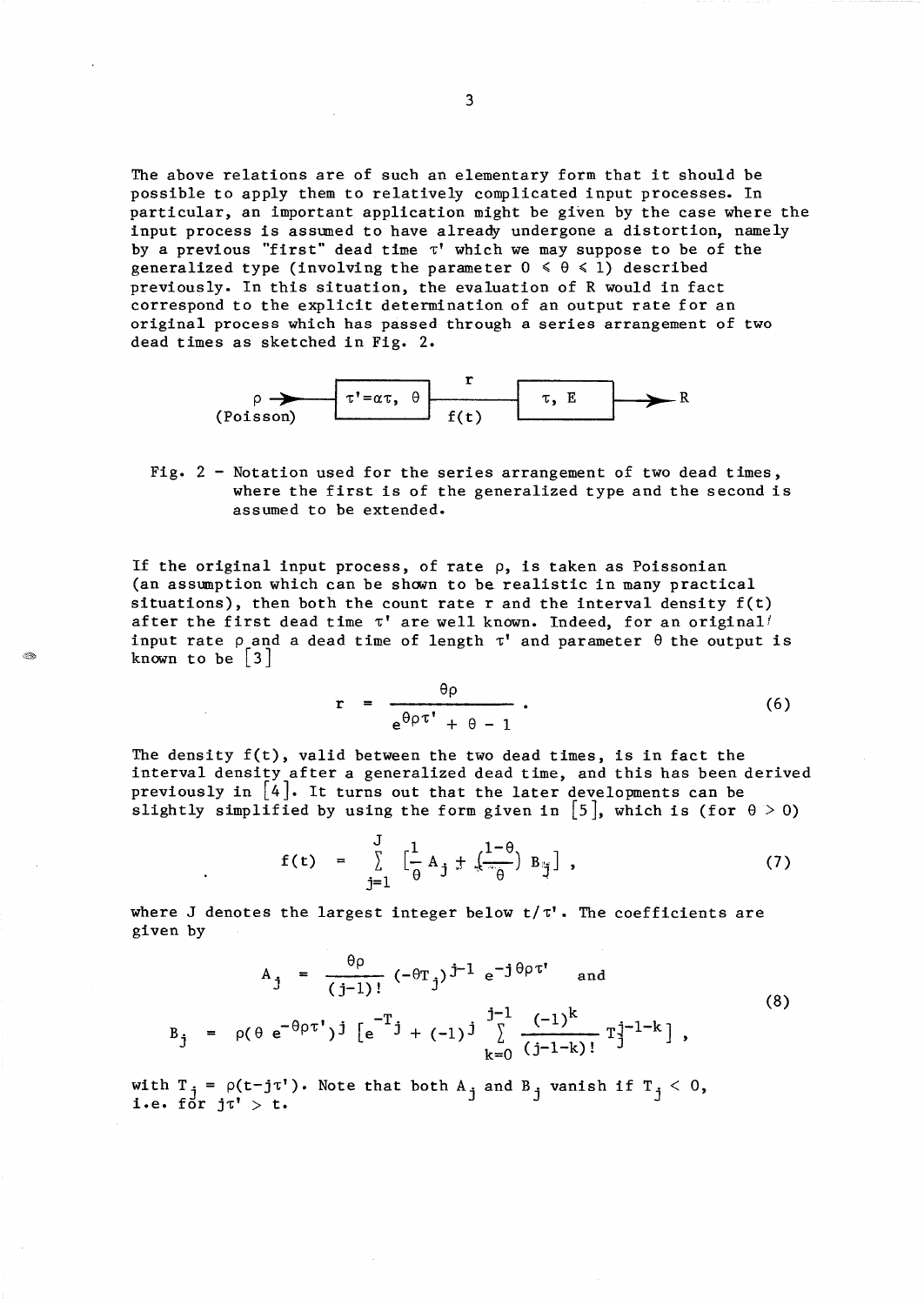It will be useful to have some explicit forms available for the first few of the coefficients appearing in (7). In order to simplify the notation we introduce the abbreviations

$$
\theta \rho = \tilde{\rho} , \qquad \text{and} \qquad \qquad \alpha x = x^t , \qquad (9)
$$
\n
$$
\theta x = \tilde{x} , \qquad \qquad \theta x^t = \tilde{x}^t .
$$

This then leads with (8) to

- City

$$
A_1 = \tilde{\rho} e^{-\tilde{x}'} ,
$$
  
\n
$$
A_2 = -\tilde{\rho}^2 (t - 2\tau') e^{-2\tilde{x}'} ,
$$
  
\n
$$
A_3 = \frac{1}{2} \tilde{\rho}^3 (t - 3\tau')^2 e^{-3\tilde{x}'} ,
$$
  
\n
$$
A_4 = -\frac{1}{6} \tilde{\rho}^4 (t - 4\tau')^3 e^{-4\tilde{x}'} ,
$$
 etc. (10)

Likewise one finds for the first coefficients  $B_{j}$ 

$$
B_1 = \rho \theta e^{-\tilde{x}'} \{e^{-\rho(t-\tau')} - 1\},
$$
  
\n
$$
B_2 = \rho \theta^2 e^{-2\tilde{x}'} \{e^{-\rho(t-2\tau')} + \rho(t-2\tau') - 1\},
$$
  
\n
$$
B_3 = \rho \theta^3 e^{-3\tilde{x}'} \{e^{-\rho(t-3\tau')} - \frac{1}{2} \rho^2(t-3\tau')^2 + \rho(t-3\tau') - 1\},
$$
  
\n
$$
B_4 = \rho \theta^4 e^{-4\tilde{x}'} \{e^{-\rho(t-4\tau')} + \frac{1}{6} \rho^3(t-4\tau')^3 - \frac{1}{2} \rho^2(t-4\tau')^2 + \rho(t-4\tau') - 1\},
$$
 etc.

Since the output rate  $R$ , given by  $(5)$ , can be written as

$$
R = \frac{\theta \rho}{e^{\theta \rho \tau^{\dagger}} + \theta - 1} \left[ 1 - \int_{\tau^{\dagger}}^{\tau} f(t) dt \right],
$$
 (12)

our main problem is now the practical determination of the loss

$$
L = \int_{\tau}^{\tau} f(t) dt = \int_{j=1}^{J} \left[ \frac{1}{\theta} \int A_j dt + \frac{1-\theta}{\theta} \int B_j dt \right]
$$
  

$$
\equiv \frac{1}{\theta} \int_{j}^{L} p_j + \left( \frac{1-\theta}{\theta} \right) \int_{j}^{L} q_j,
$$
 (13)

thus of the quantities  $p_i$  and  $q_i$ .

4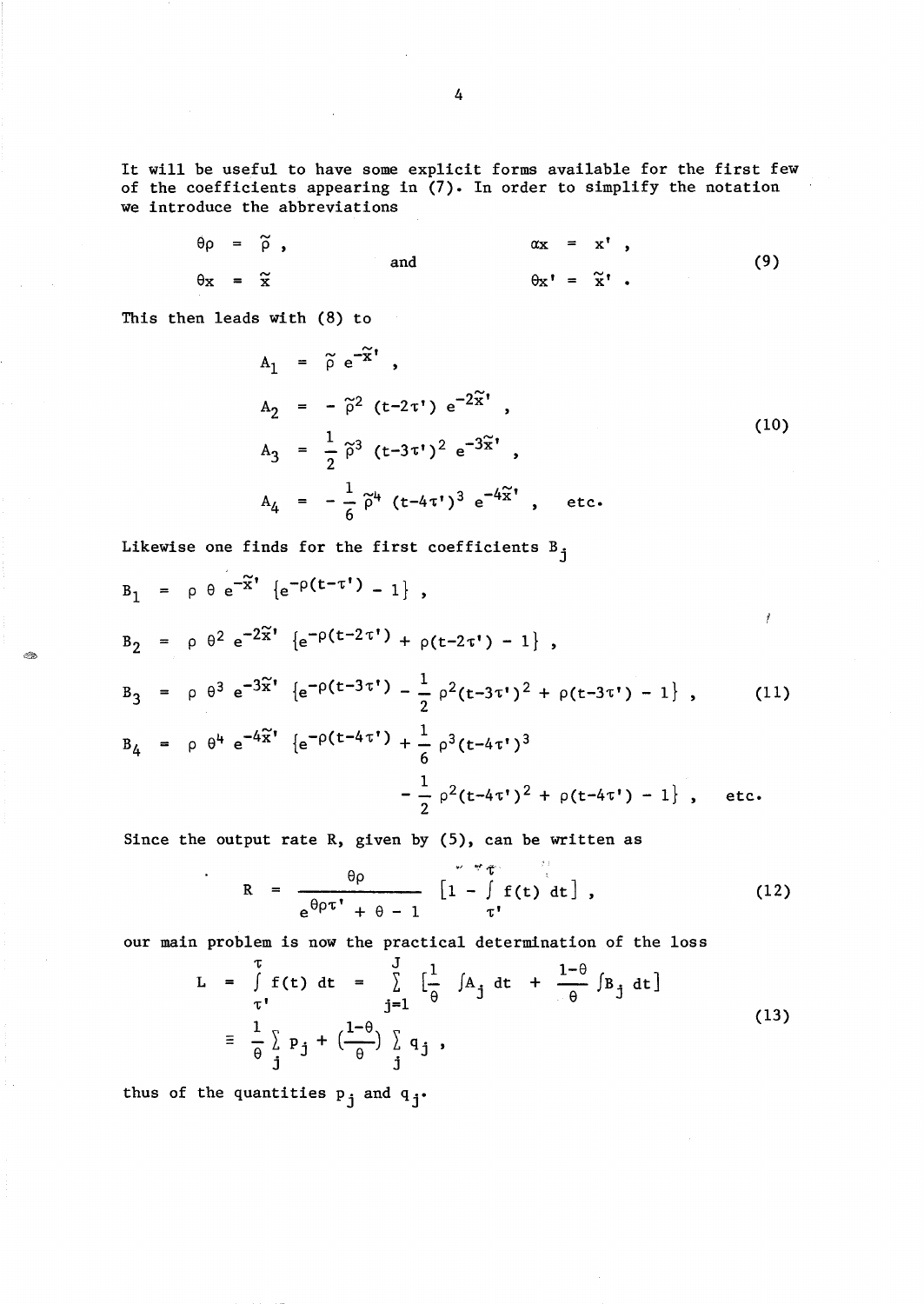3. Evaluation of  $p_j$ 

In view of (13) and (8) the quantities  $p_i$  are given by

$$
p_{j} = \int_{j\tau'}^{T} A_{j} dt = \frac{\tilde{\rho}}{(j-1)!} (-\tilde{\rho})^{j-1} e^{-j\tilde{x}'} \int_{j\tau'}^{T} (t-j\tau')^{j-1} dt
$$
  
\n
$$
= \frac{\tilde{\rho}}{(j-1)!} (-\tilde{\rho})^{j-1} e^{-j\tilde{x}'} \frac{(\tau - j\tau')^{j}}{j}
$$
  
\n
$$
= \frac{\tilde{\rho}}{j!} (-\tilde{x})^{j-1} e^{-j\tilde{x}'} (1-j\alpha)^{j}
$$
  
\n
$$
= -(-\tilde{x} e^{-\tilde{x}'})^{j} \frac{(1-j\alpha)^{j}}{j!}, \qquad (14)
$$

thus explicitly

 $\ll p$ 

 $\hat{\phi}$  is a set  $\hat{\phi}$ 

$$
p_{1} = \tilde{x} (1-\alpha) e^{-\tilde{x}'}\np_{2} = -\frac{1}{2} (1-2\alpha)^{2} \tilde{x}^{2} e^{-2\tilde{x}'}\np_{3} = \frac{1}{6} (1-3\alpha)^{3} \tilde{x}^{3} e^{-3\tilde{x}'}\np_{4} = -\frac{1}{24} (1-4\alpha)^{4} \tilde{x}^{4} e^{-4\tilde{x}'}\netc.
$$
\n(15)

Since in (14) the term  $1 - j\alpha$  must remain positive, this limits the size of the dead-time ratio  $\alpha$ . If we assume  $\alpha < 1/4$ , all the expressions up to  $p_4$  are meaningful. This remark also holds for the coefficients q<sub>j</sub> of the following section.

# 4. Evaluation of qj

In a similar way we can determine the coefficients q<sub>j</sub> appearing in (13) by means of (8) as

$$
q_{j} = \int_{j\tau'}^{T} B_{j} dt = \rho(\theta e^{-\tilde{x}^{\prime}})^{j} \left\{ \int_{j\tau'}^{T} e^{-\rho(t-j\tau')} dt \right. \\
\left. + (-1)^{j} \right\} \sum_{k=0}^{j-1} \frac{(-1)^{k}}{(j-1-k)!} \rho^{j-1-k} \int_{j\tau'}^{T} (t-j\tau')^{j-1-k} dt \right\}.
$$

Since

$$
e^{jx'}
$$
  $\int_{j\tau'}^{\tau} e^{-\rho t} dt = e^{jx'} \frac{1}{\rho} (e^{-jx'} - e^{-x}) = \frac{1}{\rho} [1 - e^{-x(1-j\alpha)}],$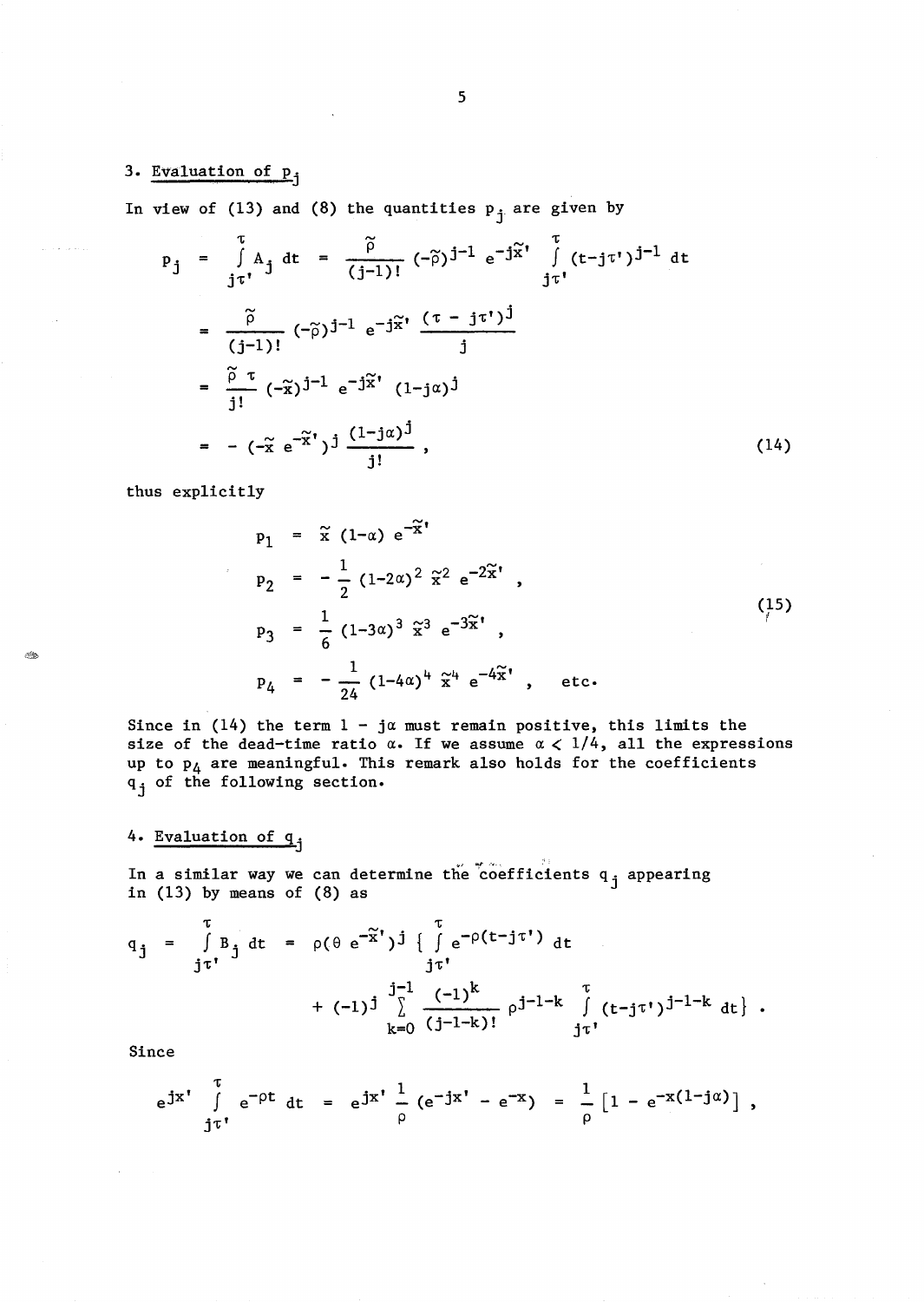we can write

$$
q_{j} = \rho \theta^{j} e^{-j\tilde{x}'} \left\{ \frac{1}{\rho} \left[ 1 - e^{-x(1-j\alpha)} \right] \right\}
$$
  
+  $(-1)^{j} \sum_{k=0}^{j-1} \frac{(-1)^{k}}{(j-k)!} \frac{x^{j-k}}{\rho} (1-j\alpha)^{j-k} \right\}$   
=  $(\theta e^{-\tilde{x}'})^{j} \left\{ 1 - e^{-x(1-j\alpha)} + \sum_{k=0}^{j-1} \frac{[-x(1-j\alpha)]^{j-k}}{(j-k)!} \right\}$ . (16)

Explicit expressions are

$$
q_{1} = \theta e^{-\tilde{x}'} [1 - e^{-(1-\alpha)x} - (1-\alpha)x],
$$
  
\n
$$
q_{2} = \theta^{2} e^{-2\tilde{x}'} [1 - e^{-(1-2\alpha)x} + \frac{1}{2} (1-2\alpha)^{2}x^{2} - (1-2\alpha)x],
$$
  
\n
$$
q_{3} = \theta^{3} e^{-3\tilde{x}'} [1 - e^{-(1-3\alpha)x} - \frac{1}{6} (1-3\alpha)^{3}x^{3} + \frac{1}{2} (1-3\alpha)^{2}x^{2} - (1-3\alpha)x],
$$
  
\n
$$
q_{4} = \theta^{4} e^{-4\tilde{x}'} [1 - e^{-(1-4\alpha)x} + \frac{1}{24} (1-4\alpha)^{4}x^{4} - \frac{1}{6} (1-4\alpha)^{3}x^{3} + \frac{1}{2} (1-4\alpha)^{2}x^{2} - (1-4\alpha)x],
$$
 etc. (11)

## 5. Series developments

Since we wish to have the transmission factor  $T_1$  in the form of a series expansion in powers of x and because, according to  $(13)$ , the determination of the loss L requires a summation over the coefficients  $p_{j}$ and q<sub>j</sub>, we now have to evaluate their series developments, for which we decide to proceed as far as order  $x^4$  (or likewise  $\tilde{x}^4$ , etc.).

For  $p_i$  we then obtain from (15)

$$
p_{1} \cong (1-\alpha) \left[ \tilde{x} - \alpha \tilde{x}^{2} + \frac{1}{2} \alpha^{2} \tilde{x}^{3} - \frac{1}{6} \alpha^{3} \tilde{x}^{4} \right],
$$
  
\n
$$
p_{2} \cong -\frac{1}{2} (1-2\alpha)^{2} \left[ \tilde{x}^{2} - 2\alpha \tilde{x}^{3} + 2\alpha^{2} \tilde{x}^{4} \right],
$$
  
\n
$$
p_{3} \cong \frac{1}{6} (1-3\alpha)^{3} \left[ \tilde{x}^{3} - 3\alpha \tilde{x}^{4} \right],
$$
  
\n
$$
p_{4} \cong -\frac{1}{24} (1-4\alpha)^{4} \tilde{x}^{4}, \text{ etc.}
$$
  
\n(18)

B.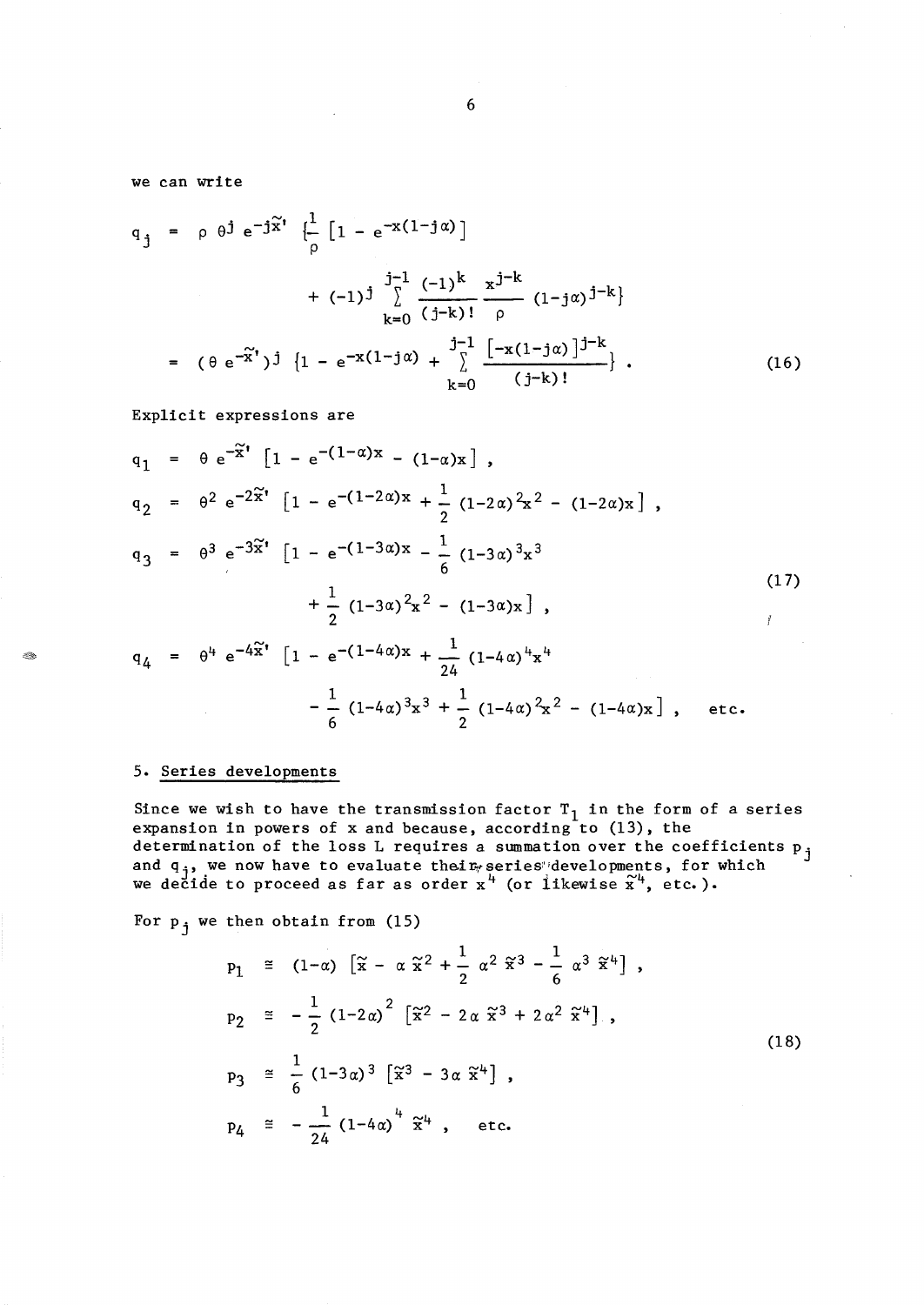For their sum this leads to

For their sum this leads to  
\n
$$
\sum p_j \approx \tilde{x} (1-\alpha) - \tilde{x}^2 [\alpha(1-\alpha) + \frac{1}{2} (1-2\alpha)^2]
$$
\n
$$
+ \tilde{x}^3 \left[ \frac{1}{2} \alpha^2 (1-\alpha) + \alpha(1-2\alpha)^2 + \frac{1}{6} (1-3\alpha)^3 \right]
$$
\n
$$
- \tilde{x}^4 \left[ \frac{1}{6} \alpha^3 (1-\alpha) + \alpha^2 (1-2\alpha)^2 + \frac{1}{2} \alpha (1-3\alpha)^3 + \frac{1}{24} (1-4\alpha)^4 \right]
$$
\n
$$
= \tilde{x} (1-\alpha) - \frac{1}{2} \tilde{x}^2 (1-2\alpha+2\alpha^2) + \frac{1}{6} \tilde{x}^3 (1-3\alpha+6\alpha^2-6\alpha^3)
$$
\n
$$
- \frac{1}{24} \tilde{x}^4 (1-4\alpha+12\alpha^2-24\alpha^3+24\alpha^4) .
$$
\n(19)

Analogous developments for  $q_j$ , given by  $(17)$ , yield (again up to fourth order), after some lengthy rearrangements,

$$
q_{1} \cong -\frac{1}{2} \theta (1-\alpha)^{2} [x^{2} - \frac{1}{3} (1-\alpha+3\alpha\theta) x^{3} + \frac{1}{12} (1-2\alpha+4\alpha\theta+\alpha^{2}-4\alpha^{2}\theta+6\alpha^{2}\theta^{2}) x^{4}],
$$
  
\n
$$
q_{2} \cong \frac{1}{6} \theta^{2} (1-2\alpha)^{3} [x^{3} - \frac{1}{4} (1-2\alpha+8\alpha\theta) x^{4}],
$$
  
\n
$$
q_{3} \cong -\frac{1}{24} \theta^{3} (1-3\alpha)^{4} x^{4}.
$$
  
\n(20)

For their sum one finally arrives at the result

$$
\sum_{j} q_{j} \approx -\frac{1}{2} \theta (1-\alpha)^{2} x^{2}
$$
  
+  $\frac{1}{6} \theta [1+\theta - 3\alpha(1+\theta) + 3\alpha^{2}(1+2\theta) - \alpha^{3}(1+5\theta)] x^{3}$   
-  $\frac{1}{24} \theta [1+\theta+\theta^{2} - 4\alpha(1+\theta+\theta^{2}) + 6\alpha^{2}(1+2\theta+2\theta^{2}) - 4\alpha^{3}(1+5\theta+6\theta^{2}) + \alpha^{4}(1+12\theta+23\theta^{2})] x^{4}$  (21)

 $\mathcal{A}^{\mathcal{G}}$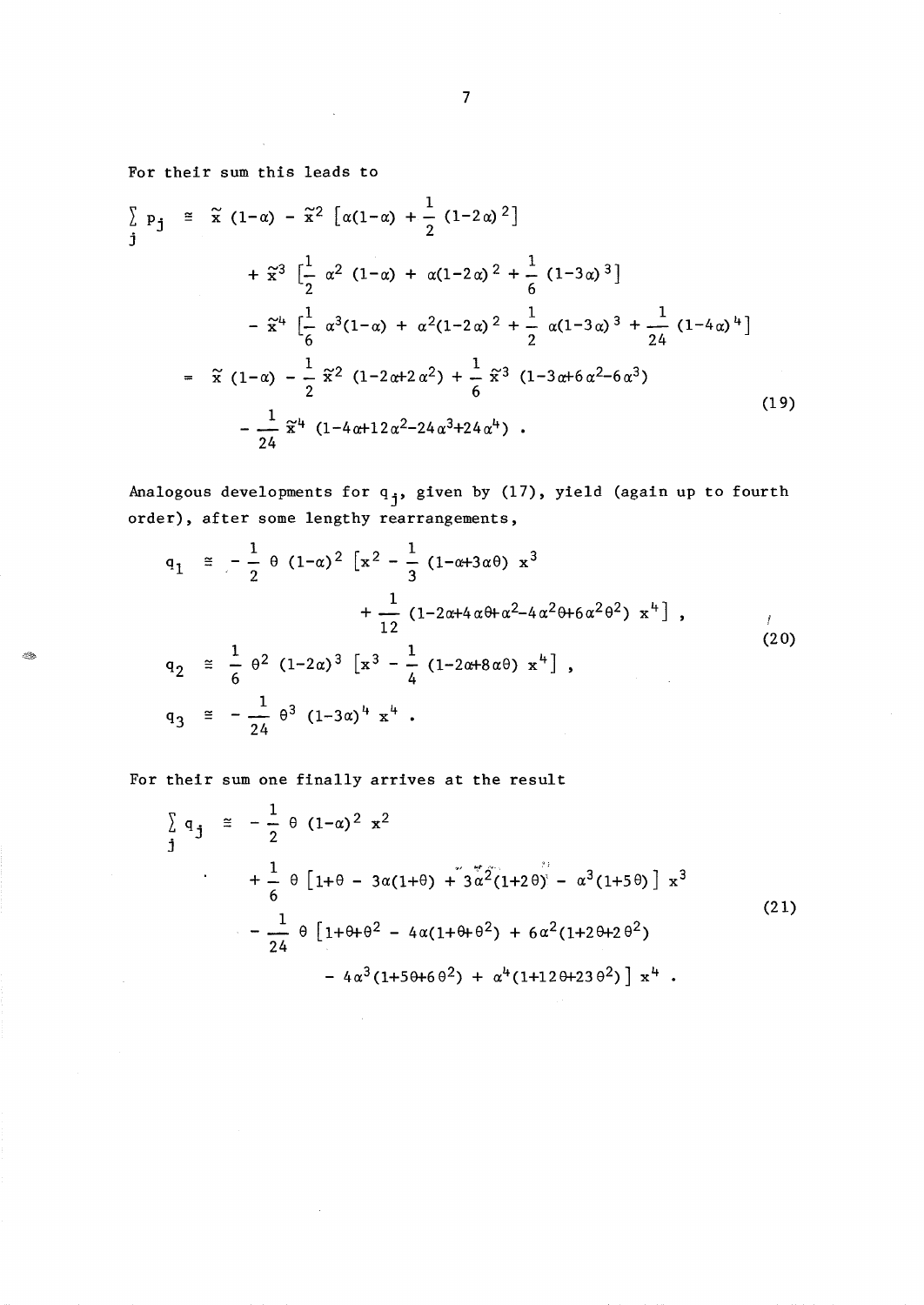By substitution of (19) and (21) in (13), the loss L can be seen to be given (up to fourth order in x) by

$$
L \cong (1-\alpha) x - \frac{1}{2} \theta (1-2\alpha+2\alpha^2) x^2 + \frac{1}{6} \theta^2 (1-3\alpha+6\alpha^2-6\alpha^3) x^3
$$
  

$$
- \frac{1}{24} \theta^3 (1-4\alpha+12\alpha^2-24\alpha^3+24\alpha^4) x^4
$$
  

$$
+ (1-\theta) \left[ -\frac{1}{2} (1-\alpha)^2 x^2 + \frac{1}{6} \left[ (1+\theta - 3\alpha(1+\theta) + 3\alpha^2(1+2\theta) - \alpha^3(1+5\theta) \right] x^3 - \frac{1}{24} \left[ 1+\theta+\theta^2 - 4\alpha(1+\theta+\theta^2) + 6\alpha^2(1+2\theta+2\theta^2) - 4\alpha^3(1+5\theta+6\theta^2) + \alpha^4(1+12\theta+23\theta^2) \right] x^4 \right].
$$

This can be rearranged to yield

$$
L \cong (1-\alpha) x - \frac{1}{2} \left[ (1-\alpha)^2 + \alpha^2 \theta \right] x^2 + \frac{1}{6} \left[ (1-\alpha)^3 + \alpha^2 \theta (3-4\alpha) - \alpha^3 \theta^2 \right] x^3
$$
\n
$$
- \frac{1}{24} \left[ (1-\alpha)^4 + \alpha^2 \theta (6-16\alpha+11\alpha^2) - \alpha^3 \theta^2 (4-11\alpha) + \alpha^4 \theta^3 \right] x^4.
$$
\n(22)

## 6. Application to  $T_1$

N.

We now have at hand all the elements needed for the evaluation of the transmission factor which, according to (2) and (5), is given by

$$
T_1(\theta, E) = \frac{R}{\rho T_2(E)} = \frac{r}{\rho} e^{X} (1 - L)
$$
 (23)

The explicit multiplication of the respective series expansions is quite elementary, but rather cumbersome. As a first step we can use a series development of (6) given previously (eq. 8 in  $[3]$ ). This leads to

$$
\frac{r}{\rho} e^{x} \approx [1 - \alpha x + (1 - \frac{1}{2} \theta) \alpha^{2} x^{2} - (1 - \theta + \frac{1}{6} \theta^{2}) \alpha^{3} x^{3} \n+ (1 - \frac{3}{2} \theta + \frac{7}{12} \theta^{2} - \frac{1}{24} \theta^{3}) \alpha^{4} x^{4}] \cdot e^{x} \n\approx 1 + (1 - \alpha) x + \frac{1}{2} [1 - 2\alpha + (2 - \theta) \alpha^{2}] x^{2} \n+ \frac{1}{6} [1 - 3\alpha + (6 - 3\theta) \alpha^{2} - (6 - 6\theta + \theta^{2}) \alpha^{3}] x^{3} \n+ \frac{1}{24} [1 - 4\alpha + (12 - 6\theta) \alpha^{2} - (24 - 24\theta + 4\theta^{2}) \alpha^{3} \n+ (24 - 36\theta + 14\theta^{2} - \theta^{3}) \alpha^{4}] x^{4} .
$$
\n(24)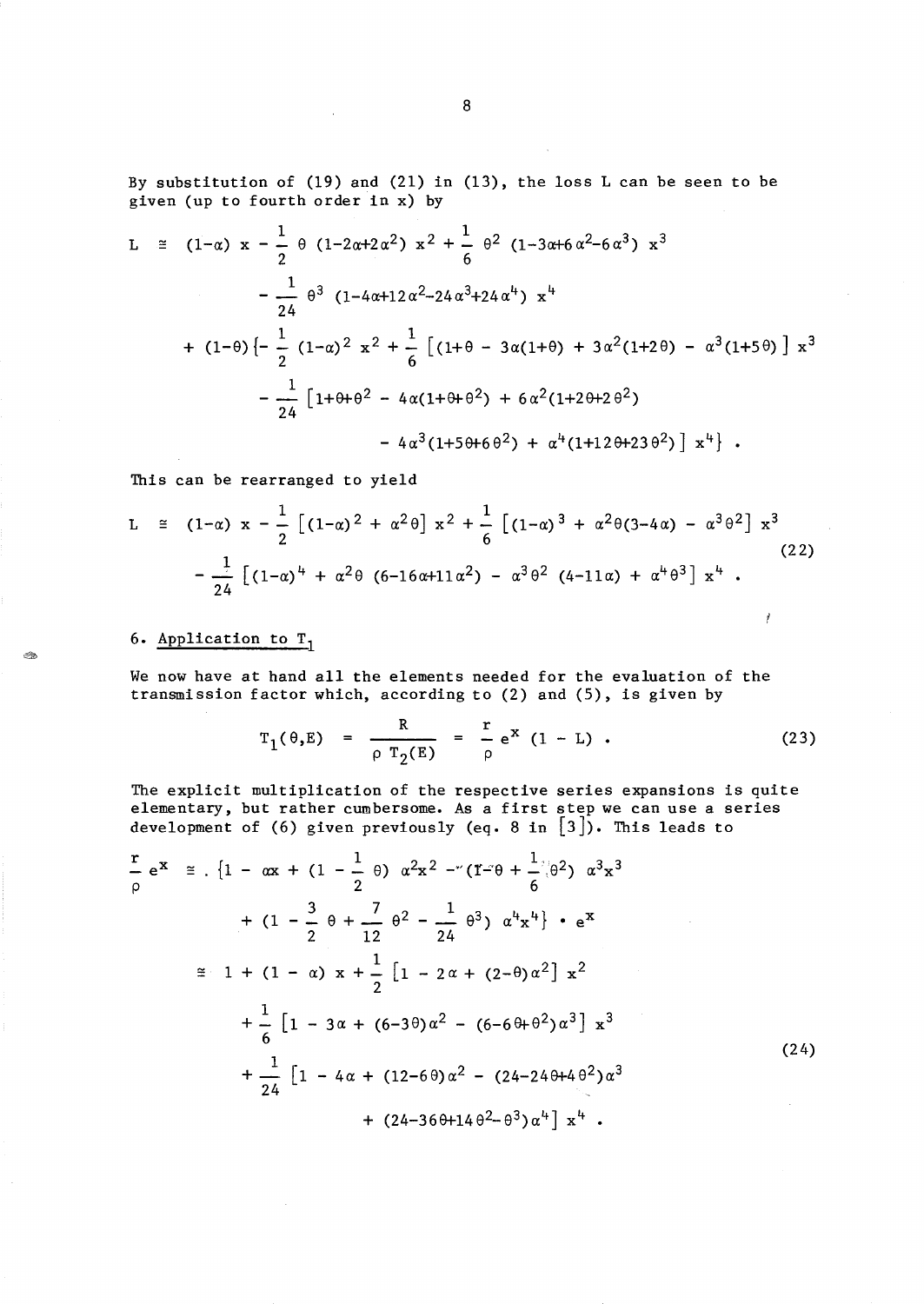The final multiplication with 1-L, where L is taken from (22), is again somewhat tedious. Since many terms cancel, the final result is nevertheless quite simple. Thus, for the required transmission factor we end up with the expression (up to fourth order and for  $\alpha \leq 1/4$ )

$$
T_1(\theta, E) \cong 1 + \frac{1}{2} (\alpha x)^2 - \frac{1}{3} (1 - 2\theta) (\alpha x)^3
$$
  
+ 
$$
\frac{1}{24} (9 - 11\theta + 11\theta^2) (\alpha x)^4 ,
$$
 (25)

which is the main result of the present study.

1M

The two special cases  $\theta = 0$  and 1 can serve as welcome checks. They lead to

$$
T_1(N,E) \cong 1 + \frac{1}{2} (\alpha x)^2 - \frac{1}{3} (\alpha x)^3 + \frac{3}{8} (\alpha x)^4 \quad \text{and}
$$
  

$$
T_1(E,E) \cong 1 + \frac{1}{2} (\alpha x)^2 + \frac{1}{3} (\alpha x)^3 + \frac{3}{8} (\alpha x)^4 .
$$
 (26)

The two results given in (26) are in agreement with what we know from previous studies  $|6|$ ; the second requires  $\alpha \leq 1/4$  whereas the first is valid for any value of *a.* 

More important is the fact that (25) fully agrees with the result given in  $\lfloor 2 \rfloor$ , confirming thereby the correctness of the heuristic procedure applied previously. The new contribution of fourth order is particularly instructive since it proves that the equality of the corresponding terms in (26) is only accidental and must not be interpreted as indicating an independence of  $\theta$ .

Unfortunately, we know of no similar general method which would also allow us to derive  $T_1(\theta,N)$  to higher order.

We should note that for larger dead-time ratios  $\alpha$ , the coefficients appearing in a series expansion of the form given in (25) are in general more complicated as they depend on the location of  $\alpha$  (e.g. between  $1/2$  and 1/3). They will be evaluated in a subsequent report.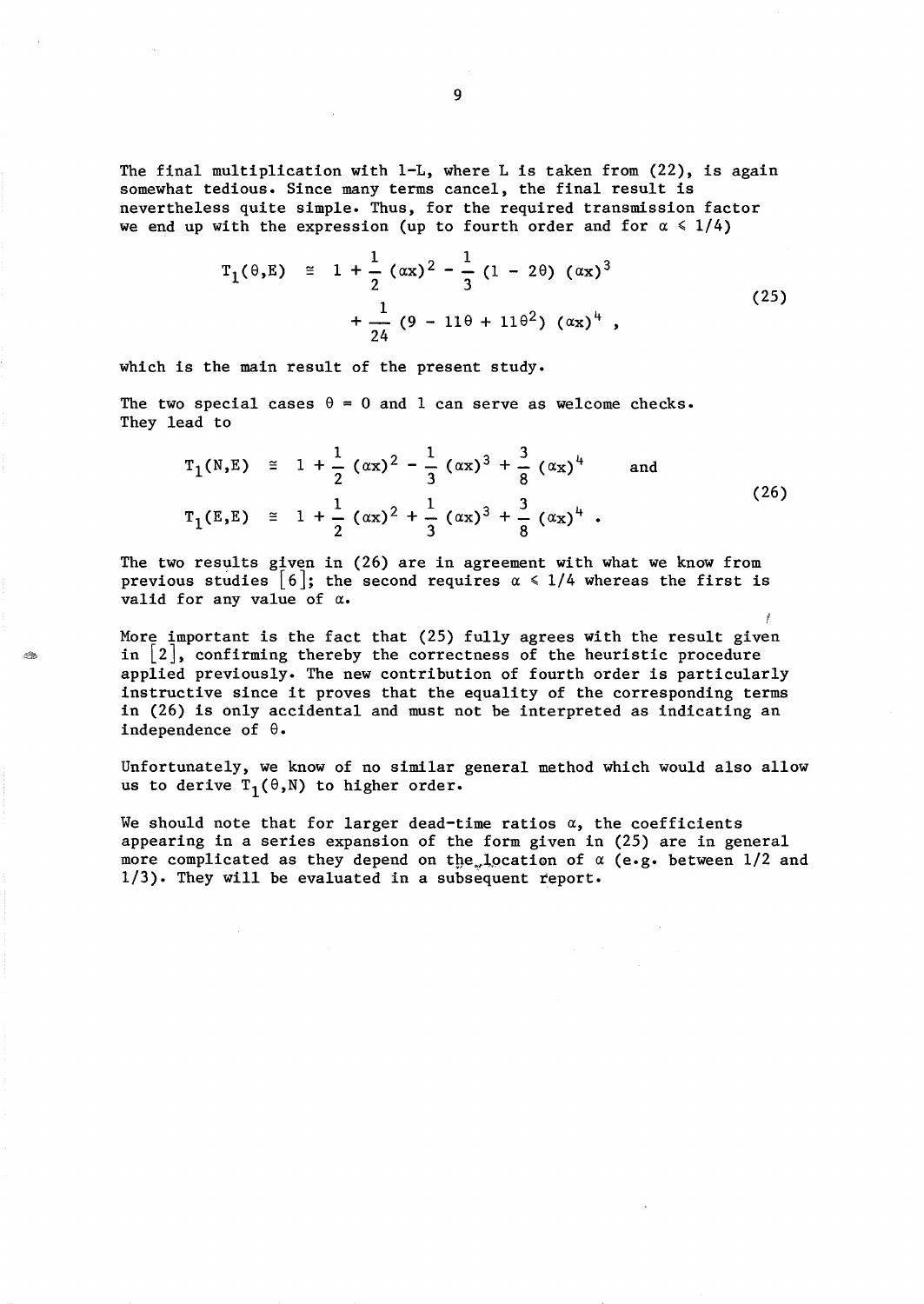#### APPENDIX

1Ô.

## A closer look at  $T_1$  for  $\alpha = 1$

The special situation where the two dead times in a series arrangement are of equal length  $\tau$ , but not necessarily of the same type (described by  $\theta$ ), can be used for a simple reasoning which we shall describe below.



Fig. Al - Schematic arrangement of two generalized dead times of equal length.

Let us first recall that the second dead time can have no effect at all on a sequence of pulses if in length it is smaller than (or equal to) a preceding one: the loss, and hence the output count rate R, is uniquely determined by the first dead time. Fig. Al illustrates the special case where  $\alpha = \tau_1/\tau_2 = 1$ .

If  $T(\theta)$  is the transmission factor corresponding to a (single) generalized dead time ( $\tau$ , $\theta$ ) and if the transmission factor  $T_1$ , when only valid for  $\alpha = 1$ , is denoted by  $1<sup>T</sup>1$ , then it follows from Fig. Al that the output count rate R is given by

$$
R(\theta_1, \theta_2) = \rho_1 T_1(\theta_1, \theta_2) T(\theta_2) = \rho T(\theta_1) .
$$
 (A1)

This leads to the relation

$$
T_1(\theta_1, \theta_2) = T(\theta_1)/T(\theta_2) . \qquad (A2)
$$

We know from previous studies - using, for instance, eqs. 8 and 7 in  $\lceil 3 \rceil$ , with  $T = z/x - \text{that}$ 

$$
= z/x - \text{ that}
$$
\n
$$
T(\theta_1) \cong 1 - x + (1 - \frac{1}{2} \theta_1) x^2 - (1 - \theta_1 + \frac{1}{6} \theta_1^2) x^3
$$
\n
$$
+ (1 - \frac{3}{2} \theta_1 + \frac{7}{12} \theta_1^2 - \frac{1}{24} \theta_1^3) x^4,
$$
\n
$$
\text{ewise for the reciprocal}
$$
\n
$$
T^{-1}(\theta_2) \cong 1 + x + \frac{1}{2} \theta_2 x^2 + \frac{1}{6} \theta_2^2 x^3 + \frac{1}{24} \theta_2^3 x^4.
$$
\n(A4)

and likewise for the reciprocal

$$
T^{-1}(\theta_2) \stackrel{\sim}{=} 1 + x + \frac{1}{2} \theta_2 x^2 + \frac{1}{6} \theta_2^2 x^3 + \frac{1}{24} \theta_2^3 x^4 \tag{A4}
$$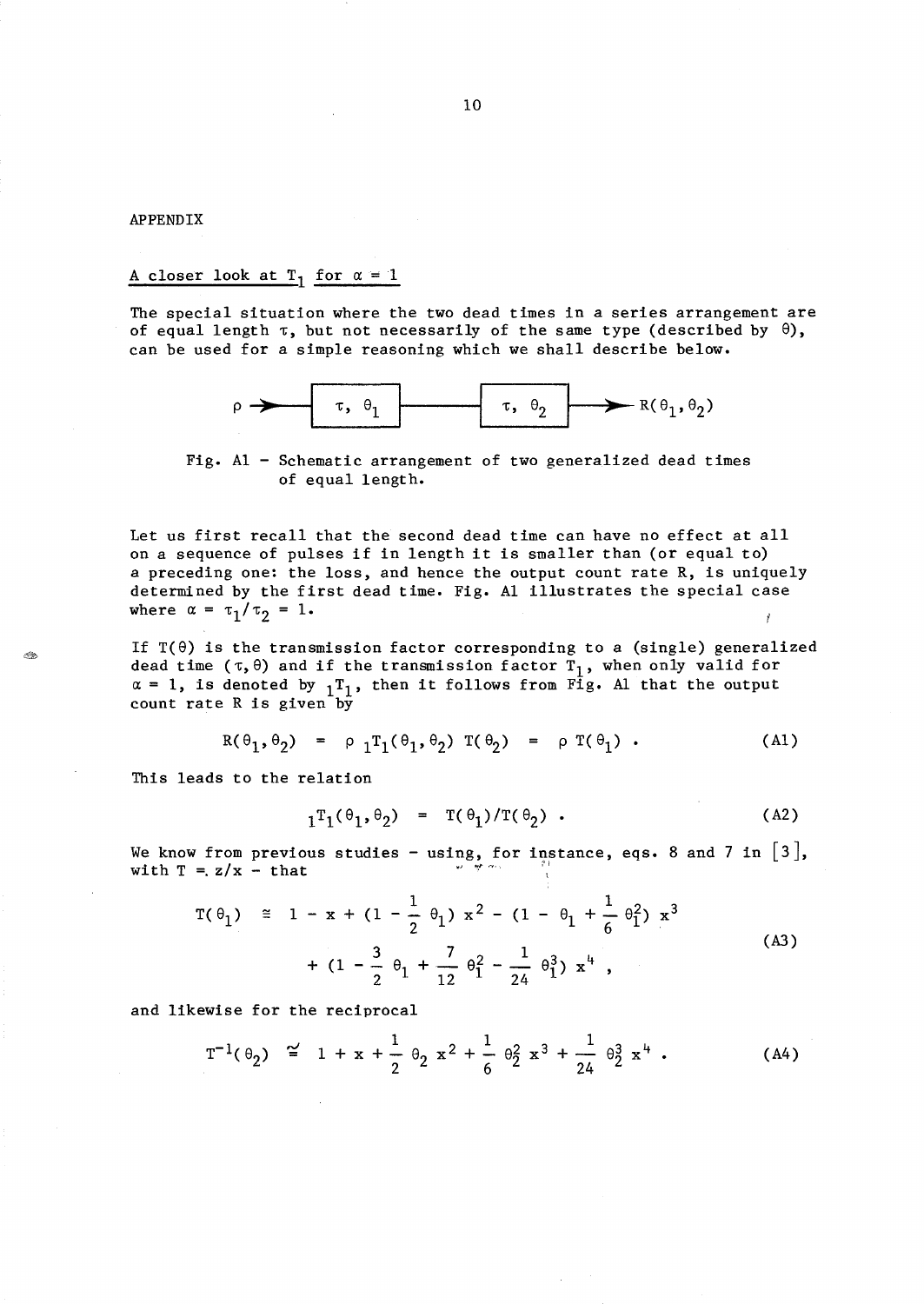$1<sup>T</sup>1$  is now simply obtained by multiplying (A3) with (A4), and this leads, after some rearrangements and up to fourth order in x, to

$$
1^{T}1^{\theta_{1},\theta_{2}} \cong 1 - \frac{1}{2} (\theta_{1} - \theta_{2}) x^{2} + \frac{1}{6} [3(\theta_{1} - \theta_{2}) - \theta_{1}^{2} + \theta_{2}^{2}] x^{3}
$$
  

$$
- \frac{1}{24} [12(\theta_{1} - \theta_{2}) - 10\theta_{1}^{2} + 4\theta_{2}^{2} + \theta_{1}^{3} - \theta_{2}^{3} + 6\theta_{1}\theta_{2}] x^{4} .
$$
 (A5)

From this general formula a number of special cases can be readily obtained. Thus, for  $\theta_2 = 0$  or 1 we find (with  $\theta_1 = \theta$ )

$$
_{1}T_{1}(\theta,N) \cong 1 - \frac{1}{2} \theta x^{2} + \frac{1}{6} \theta (3-\theta) x^{3} - \frac{1}{24} \theta (12-10\theta+\theta^{2}) x^{4}
$$
 (A6)

and

 $\ll_{\mathbb{Z}}$ 

$$
1^{T}1^{\theta,E} \cong 1 + \frac{1}{2} (1-\theta) x^{2} - \frac{1}{6} (2-3\theta+\theta^{2}) x^{3} + \frac{1}{24} (9-18\theta+10\theta^{2}-\theta^{3}) x^{4} .
$$
 (A7)

Or, by putting

$$
\theta_1 - \theta_2 = \delta , \qquad (A8)
$$

we can also write instead of (AS)

$$
1^{T_1} \cong 1 - \frac{1}{2} \delta x^{2} + \frac{1}{6} (3\delta - \theta_{1}^{2} + \theta_{2}^{2}) x^{3}
$$
  

$$
- \frac{1}{24} [12\delta - 3\delta^{2} - 7(\theta_{1}^{2} - \theta_{2}^{2}) + \theta_{1}^{3} - \theta_{2}^{3}] x^{4} .
$$
 (A9)

In particular, this leads

 $-$  for  $\delta = 0$  to

$$
{}_{1}T_{1}(\theta,\theta) = 1 \text{`` "and "}
$$
 (A10)

- for  $\delta = \pm 1$  to

 $\blacksquare$ 

$$
1^{T}1^{\theta,\theta} = 1 \text{ " and } \tag{A10}
$$
  
\n
$$
1^{T}1 \cong 1 - \frac{1}{2} \delta x^{2} + \frac{1}{3} \delta x^{3} + \frac{1}{8} (1 - 2\delta) x^{4}
$$
 (A11)  
\nAs correctly correct, but rather trivial (A11) is of some

While (A10) is certainly correct, but rather trivial, (All) is of some interest for checking purposes as it contains the expansions